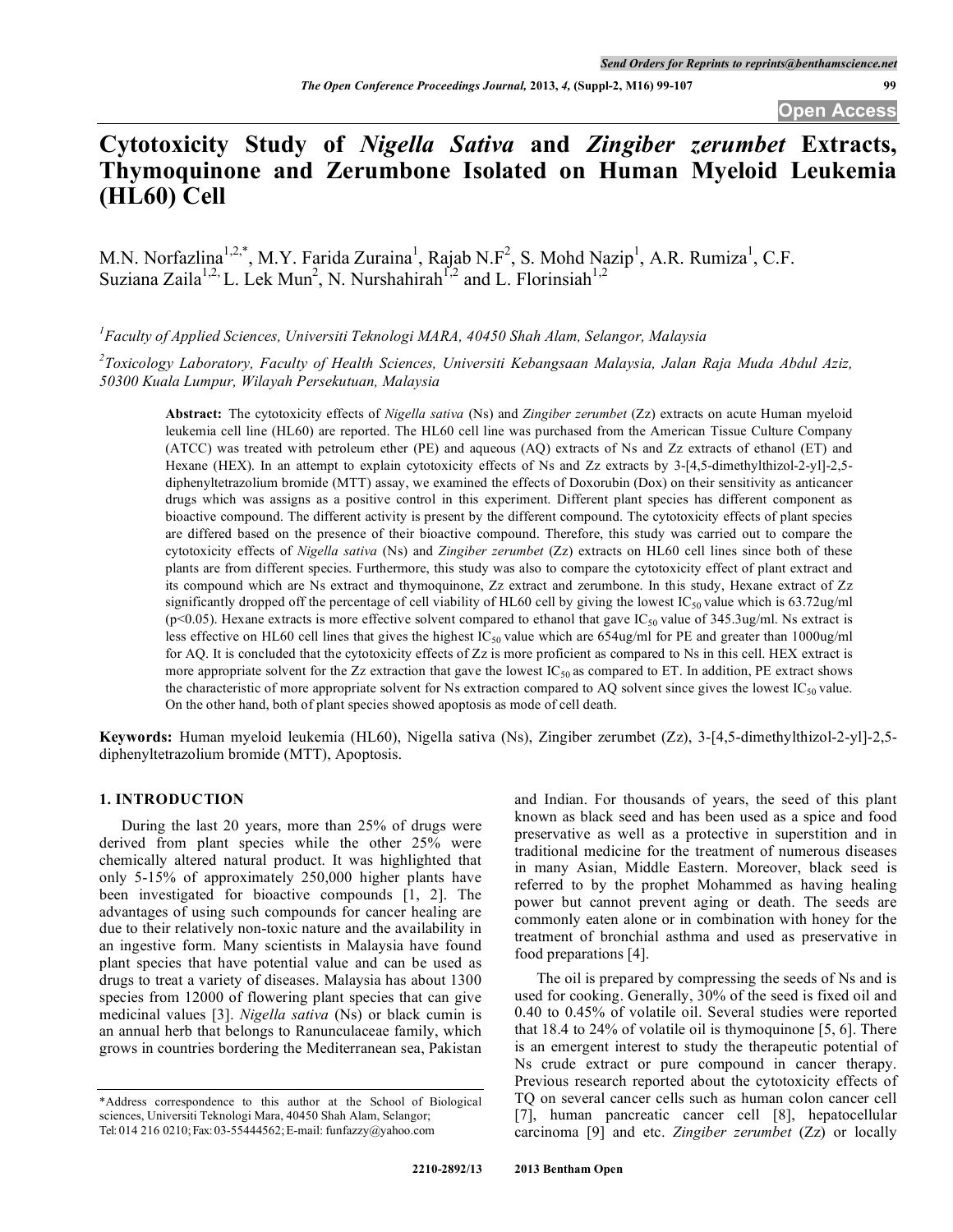known as 'Lempoyang' is a wild ginger that belongs to Zingiberaceae family [10]. Zingiberaceae is frequently used as a raw material for formulation of traditional medicine that is commonly sold in local market [11, 12].

According to several studies conducted by [13, 14] has been proven to contain suppressive effect which was conducted by bioactive compound, zerumbone and able to exert as anti tumor. However, to our best of knowledge, there is no study that shows anticarcinogenic effects of PLE extract of Ns and Zz on human myeloid leukemia cell (HL60). Pressurize Liquid Extraction (PLE) has received an attention as an alternative method to organic solvent extraction and has been shown to be an ideal for extracting the food. PLE is simple to use and using hot and high pressurized liquid solvent that let to decrease the time and solvent amount [15]. In this study, we examined the effectiveness of Ns and Zz as anticancer and its mode of cell death in comparison with TQ and ZE on HL60 cells as targeted cell. In addition, we also examined the effect of Ns and Zz on untargeted normal cell which is Chinese hamster lung (V79) cell line.

## **2. MATERIALS AND METHODS**

## **2.1. Collection of Raw Material**

Ns seed was purchased at Klang wet market and stored in the dark in room temperature whereas Zz was purchased at Chow Kit wet market, Kuala Lumpur. Zz is obtained from the same source which is Bentong, Pahang. A human myeloid leukemia (HL60) cell line and V79 cell line were donated from the Faculty of Health Sciences, Universiti Kebangsaan Malaysia (UKM) and stored in -80 ºC.

#### **2.2. Pressurize Liquid Extraction (PLE) Method**

The seed of Ns was dried in an oven at 40  $\degree$ C for 3 days and Ground into powder. Furthermore, rhizome of Zz was chopped into a small piece and dried in the oven at the temperature of 45 °C for 3days. The dried rhizome of Zz was ground into powder. In this study, Pressurize Liquid Extraction (PLE) method was applied for the extraction process. This method was use Acceleration Solvent Extraction (ASE) machine as equipment for extraction. This extraction method took 10 minutes of static time for one cycle with 1500psi of pressure and 80ºC of temperature. The extracts produced are light, temperature and moisture sensitive, therefore the extracts were stored at -20 °C in dehydrogenaze potassium bicarbonate [16].

# **2.3.** *Nigella sativa* **and** *Zingiber zerumbet***, Thymoquinone and Zerumbone Preparation**

The extracts of Ns and Zz produce were dissolved in the suitable solvent and made up 200mg/ml stock solution. PE extract of Ns was dissolved in 100% ethanol and AQ extract of Ns was dissolved in distilled water and were stored at - 20 ºC. HEX and ET extracts of Zz were dissolved in dimethylsulphoxide (DMSO) and also stored at -20 ºC. they were diluted further to a concentration of 1000ug/ml in IMEM using 20ul of stock solution in 2000ul IMEM as working solution. It was then serial diluted further to concentration of 500, 250, 125 and 0ug/ml in 2000 ul IMEM. The similar method was used for the preparation of thymoquinone and zerumbone stock solution (10mM) and

working solution. Thymoquinone (TQ) is the pure compound of Ns appears as yellow solid and purchased from Sigma Aldrich. On the other hand, the pure compound of zerumbone (ZE) appears as white solid and was isolated from *Zingiber zerumbet*. Zerumbone was donated by postgraduate student from faculty of health sciences, University Kebangsaan Malaysi. Both TQ and ZE were dissolved in DMSO as the preeminent solvent. The dose range for TQ is 0 to 100uM whereas 0 to 200uM for Zz. The extracts and compounds are light sensitive and need to be stored in the dark

#### **2.4. Cell Culture and MTT Cytotoxicity Assay**

Human Leukemia cell lines HL60 cell, were cultured by initially seeding  $1x10<sup>5</sup>$  cells/ml of fresh Dulbecco's Modified Eagle Medium (IMEM) supplemented with 20% Fetal Bovine Serum (FBS), 10% Penicillin-Streptomycin in a humidified atmosphere of 95% air, 5%  $CO<sub>2</sub>$  at 37 °C. To avoid possible effects of cell density on cell growth and survival, cells were maintained when cell density reach  $8x10<sup>5</sup>$  not exceed  $1x10<sup>6</sup>$  cells/ml. Cell were poured into centrifuge tube and centrifuged at 1500g for 5 minutes. Five ml of warm media was added in the pellet and gently resuspended. Cells were seeded at  $1x10^5$ cells/ml with daily adjustment of cell concentrations by adding fresh medium. At assay time, cells were collect, 20ul of cell mixed with 80ul of trypan blue dye and manually counted. Actual cell numbers were calculated by multiplying diluted times compared with initial cell numbers. Each well of 96 well plates were seeded with 100ul of  $1x10^6$ cells and added with 100ul of treatment. After 24hours, 20ul of MTT solution were added into each well and put in the incubator for 4 hours. Furthermore, 200ul of DMSO were added into each well for 15 minutes. Cell viability was read using microplate reader at 570nm [17]. Cell viability was calculated using an equation (1) [18]. The effects of extracts were expressed by IC50 values calculated from dose-% cell viability curve. Mean while, Chinese hamster lung (V79) cells were grown in DMEM medium supplemented with 1% penicillinstreptomycin and 10% Fetal Bovine Serum (FBS) in a humidified atmosphere in a 5%  $CO<sub>2</sub>$  incubator.

% cell survival =  $(At - Ab) / (Ac - Ab) \times 100$  (1)

 $At = Absorbance of Test$ ,

Ab= Absorbance of Blank (Media),

Ac= Absorbance of control (cells)

#### **2.5. Apoptosis Induction and Investment**

Apoptosis was induced by an addition of 670ug/ml of Ns and 60ug/ml of Zz treated on HL60 cell lines. Positive control was treated with 5uM etoposide. For suspension cells of HL60, cell density was  $1 \times 10^6$  per ml at the onset of treatment and was left for 24 hours. Apoptosis was assessed in suspension cell by annexin V-FITC as described by [19]. After 24 hours of treatment, the cells were harvested and centrifuged at 15000g for 5 minutes. The pellet was added with PBS and centrifuged again. The pellet was added with 150ul annexin buffer and then added with 2.5 ul annexin V-FITC and left for 15 minutes. After that, 10ul PI was added and let it for 2 minutes. After 2 minutes, 350 ul of annexin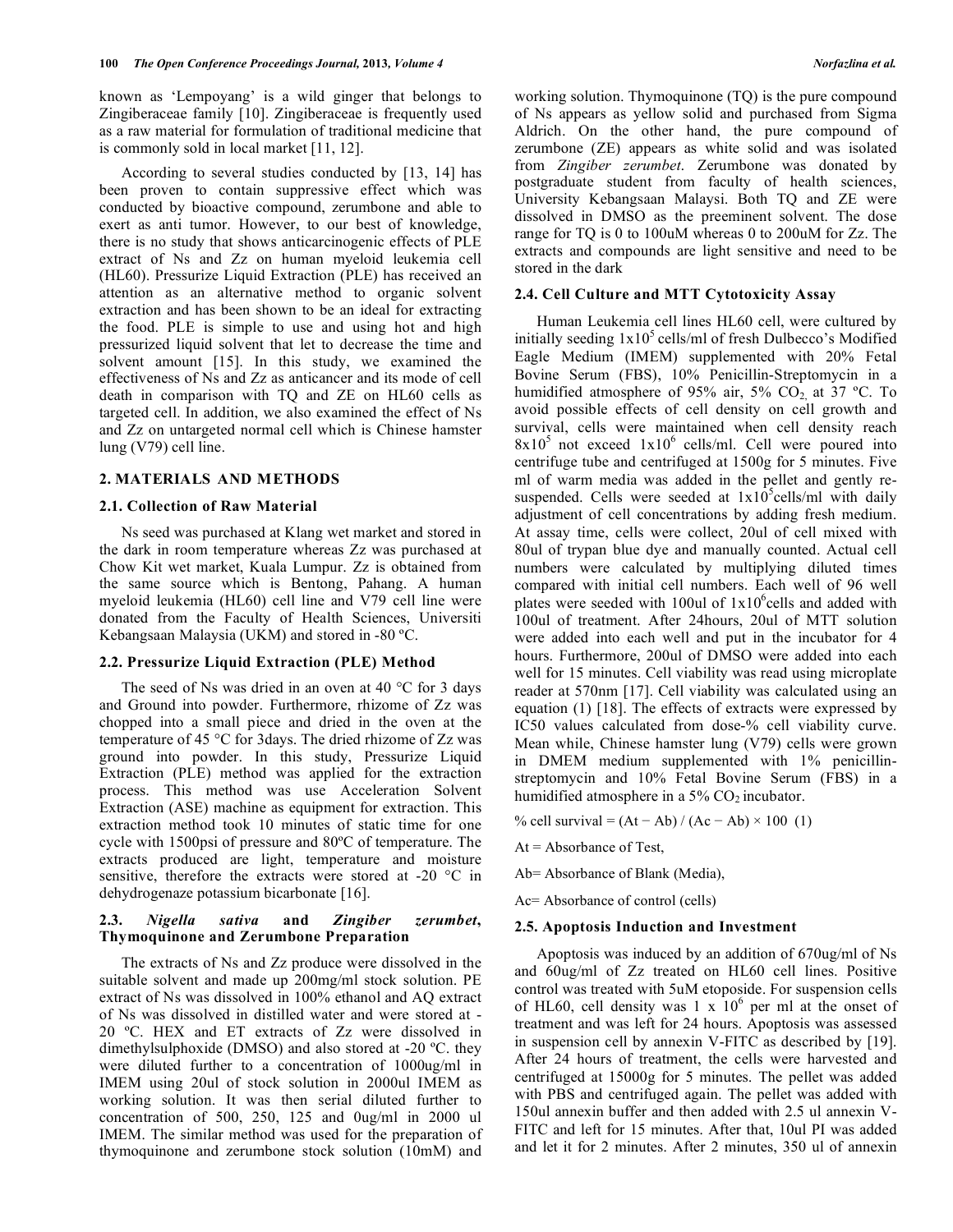Table 1. The Cytotoxicity Effect of Ns Seed and Zz Rhizome Extracts, their Compound TQ and ZE. The Cytotoxicity Effectiveness **was Compared with Extablish Cytotoxicity Agent DOX**

|                           |       |                        |                      | <b>Cell Lines</b>  |                          |
|---------------------------|-------|------------------------|----------------------|--------------------|--------------------------|
|                           |       |                        |                      | <b>HL60</b>        | V79                      |
| Concentration $(IC_{50})$ | Ug/ml | Nigella sativa (Ns)    | Petroleum Ether (PE) | 654                | 950                      |
|                           |       |                        | Aqueous $(AQ)$       | >1000              | $\overline{\phantom{a}}$ |
|                           |       | Zingiber zerumbet (Zz) | Hexane(HEX)          | $63.72 \pm 5.363$  | 40                       |
|                           |       |                        | Ethanol (ET)         | $345.3 \pm 34.69$  |                          |
|                           | uM    | Thymoquinone (TQ)      |                      | $19.48 \pm 1.342$  | ٠                        |
|                           |       | Zerumbone $(ZE)$       |                      | $153.2 \pm 15.79$  | $\blacksquare$           |
|                           |       | Doxorubicin (DOX)      |                      | $1.231 \pm 0.3689$ | ٠                        |

buffer was added. The percentage of annexin V positive cells was determined by flow cytometry.

# **2.6. Statistical Analysis**

The results are expressed as the mean  $\pm$  standard error of the mean (SEM). The Student t-test was used to determine statistical significance (p≤0.05).

## **3. RESULT**

#### **3.1. Growth and Proliferation Inhibition**

The cytotoxicity effects of crude extract and its pure compound were summarized in Table **1**. The table shows Ns and Zz crude extracts have a different cytotoxicity on the cell lines after 24 hours of treatment. The MTT assay of crude extract shows that PE extract of Ns and both HEX and ET extracts of Zz exhibit cytotoxicity effects against HL60 cell. PE, HEX and ET show cytotoxicity effects with  $IC_{50}$  values at 654ug/ml, 63.72± 5.363ug/ and 345.3± 34.69 ug/ml. Aqoues extracts of Ns is more resistance to HL60 with  $IC_{50}$ more than 1000ug/ml. On the other hand, the  $IC_{50}$  of TQ and ZE (pure compound) on HL60 cells compared to untreated control cells after 24 hours of treatment were 19.48± 1.342uM and 153.2± 15.79uM. Positive control show more potent on HL60 cell with  $IC_{50}$  1.231 $\pm$ 0.3689uM. The  $IC_{50}$  of the crude extract, pure compound and positive control are shown in (Fig. **1**). Fig. (**2**) shows cytotoxicity effects of Ns and Zz on untargeted normal V79 cells. PE extract of Ns is more resistance on V79 cells compared to HL60 cells with IC<sub>50</sub> was 950ug/ml. Vice versa, HEX extract of Zz is more cytotoxic on V79 cells with  $IC_{50}$  is 40ug/ml compared to HL60 cells.

# **3.2. PE Extract of Ns and HEX Extract of Zz Induce Apoptosis**

Fig. (**3**) shows the effects of Ns and Zz on the cells apoptosis of HL60 cell for 24 hours. Treatment of HL60 cells with 670ug/ml PE extract of Ns resulted in no necrotic cells after 24hours. However the apoptotic effect by Ns was much more dramatic with near 100% of the cells become apoptotic after 24 hours as compared to control. On the other hand, treatment of HL60 cells with 60ug/ml HEX extract of Zz resulted 4.3% of cells become necrotic after 24 hours compared to control. However, treatment Zz for 24 hours

had induced 50% of apoptotic cells. There are more significant apoptotic cell deaths in Ns treatment as compared to Zz treatment on HL60 cells. For positive control, the treatment with 5uM etoposide, was induced 44% apoptosis and 10% necrotic cell after 24 hour treatment compared to control

# **3.3. Comparison Between MTT Assay and FITC Annexin-V Flow Cytometry**

Fig. (**4**) show the percentage cell death of HL60 for both Ns and Zz treatment through MTT assay and VIT-C annexin-V flow cytometry analysis. For Ns extract treatment, analysis through VIT-C annexin-V show significant different (p≤0.05) in percentage of cell death compared to MTT assay. The percentage of cell death is much more dramatic in VIT-C annexin-V with 90% of cell death and only 37% cell death showed in MTT assay. On the other hand, analysis of MTT assay and VIT-C annexin-V of Zz extract treatment show no significant different ( $p \ge 0.05$ ) as the percentage of cell death is 41% and 51%.

#### **4. DISCUSSION**

There has been augmented attention in the use of natural resources with chemopreventive and chemotherapeutic effects in the treatment of cancers. Ns and Zz conventionally prepared crude extract has shown anti proliferation effect in vitro against different cancer cell lines. However, the effects of its PLE extract against cancer cells are yet to be determined. PLE is an attractive option to conventional methods of extraction due to unlimited temperature and pressure, reduced solvent utilization and shorter extraction time [20]. These advantages of PLE extraction may provide an appropriate method and able to enhance extraction process in the production of food and pharmaceuticals. The aim of using different solvents for extraction is to attract the chemical components in the seed of Ns and rhizome of Zz based on the principle of mass transfer of substance into the solvent component, where the movement began to occur at the interface layer and then diffuses into the solvent [21]. Petroleum ether is non-polar solvent used to fascinate non polar compound such as wax, fat and lipids which can hamper during separation process as well to eradicate resins which can interrupt the extraction [22]. Vice versa, water extract is polar solvent and used to attract polar component.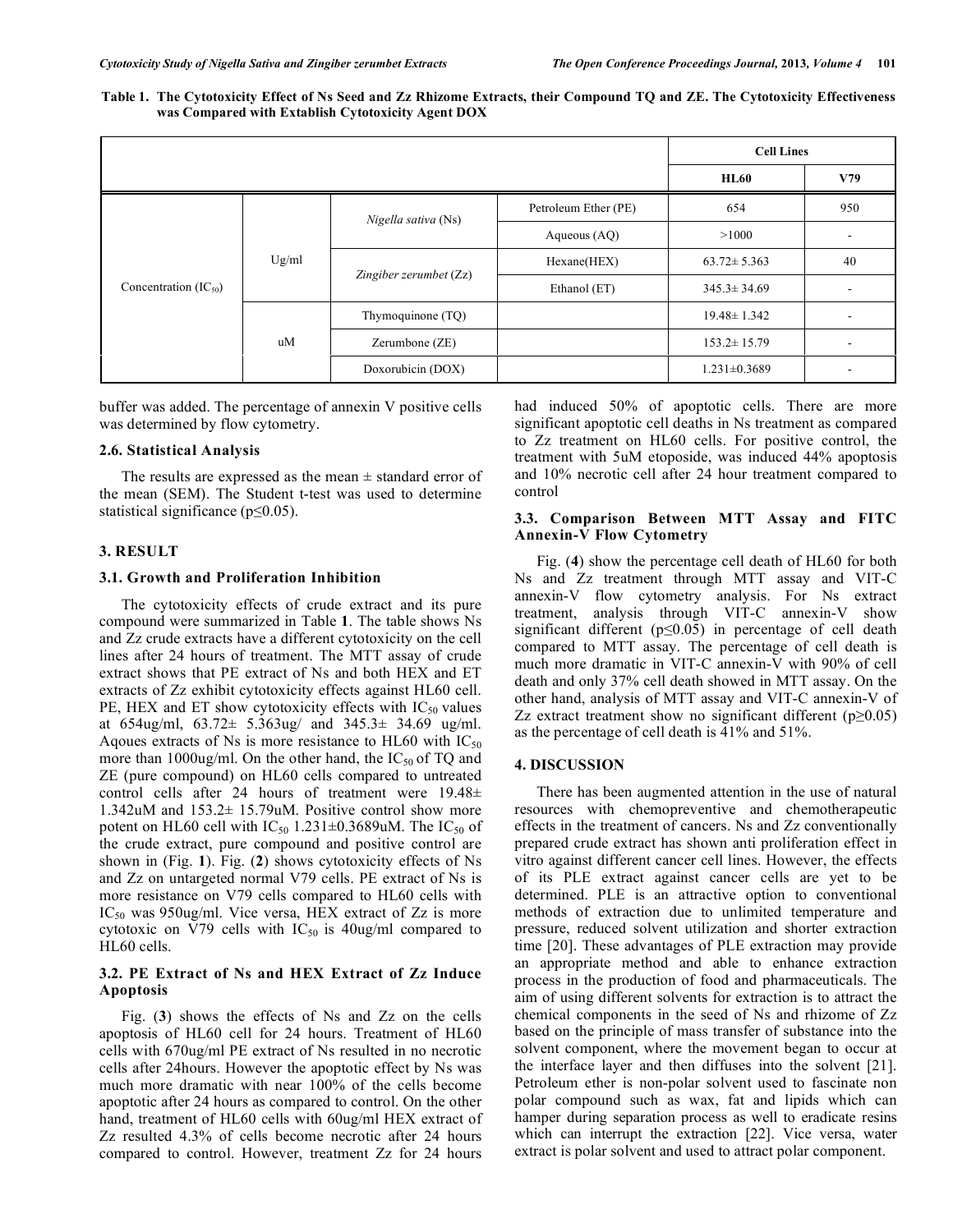**Nigella sativa and Zingiber zerumbet extract treated on HL60 for 24 hour 100**  $\rightarrow$  Nigella sativa Aquoese (AQ) **90** Nigella sativa Petroleum ether (PE)  $\blacksquare$ **80 of cell viability** Zingiber zerumbet(ETOH) **70** Zingiber zerumbet(HEX) **60**  $\mathbf{w}$ **50 40 %30 20 10 0 0 100 200 300 400 500 600 700 800 900 1000 concentration (ug/ml)**

(**A**) Crude extracts of Ns and Zz





(**B**) Zerumbone (Pure compound Zz)

**Thymoquinone treated on HL60 cell line for 24 hour**



(**C**) Thymoquinone (Pure compound Ns)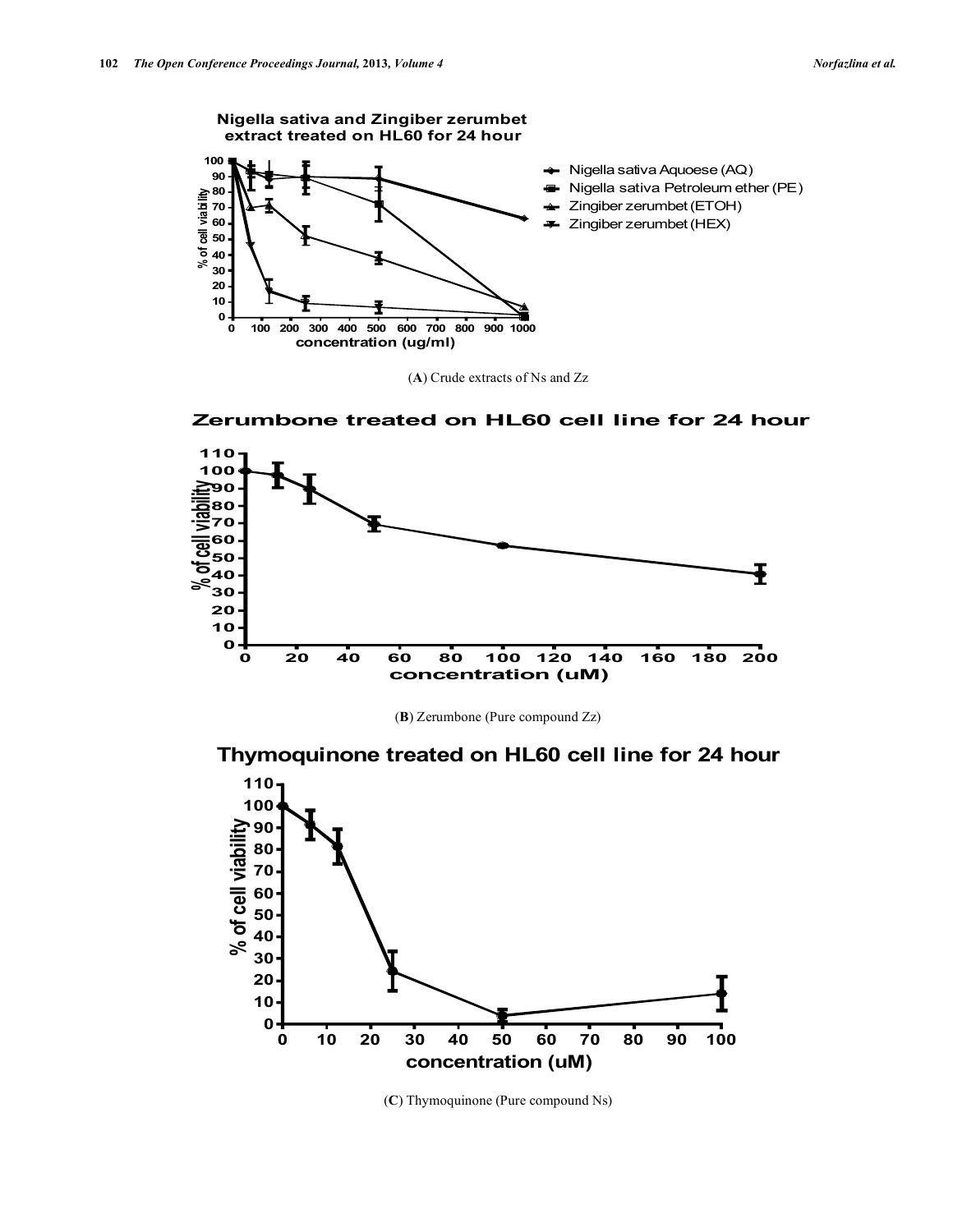# **Doxorubin (positive control) treated on HL60 cell line for 24 hour**



(**D**) Doxorubin (Positive control)

**Fig. (1).** Reduction of percentage of human myeloid leukemia (HL60 ) viable cells with (**A**) Crude extracts of Ns and Zz (**B**) Zerumbone (**C**) Thymoquinone (**D**) Doxorubin. The cells were treated for 24 hours with various concentrations of treatment. Levels of cell viability were measured using MTT assay. The viability of untreated control cells was defined as 100%. The concentration that gave 50% inhibition of cell growth  $(IC_{50})$  was calculated.



(**A**) PE extract of Ns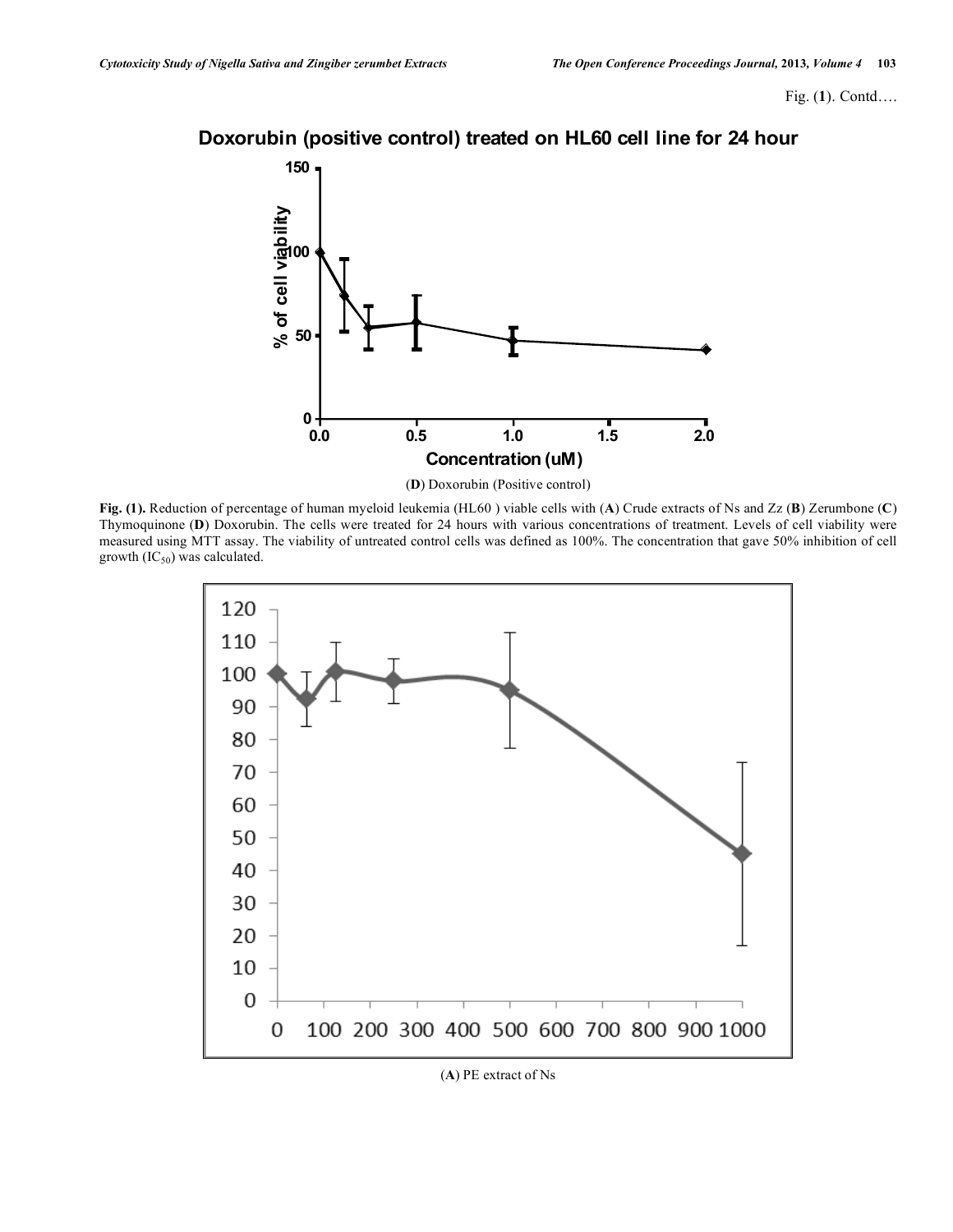Fig. (**2**). Contd…



(**B**) HEX extract of Zz

**Fig. (2).** Reduction of percentage of chinese hamster lung (V79) viable cells with (**A**) PE extract of Ns and (**B**) HEX extract of Zz. The cells were treated for 24 hours with various concentrations of treatment. Levels of cell viability were measured using MTT aasay. The viability of untreated control cell was defined as 100%. The concentration that gave 50% inhibition of cell growth  $(IC_{50})$  was calculated. The IC<sub>50</sub> of the treatment on V79 cell was compared with IC<sub>50</sub> on HL60 cells to evaluate its cytotoxic on normal untargeted cells.



**Fig. (3).** Effects of PE extract of Ns and HEX extract Zz on cell apoptosis in HL60 cell determined by flow cytometric analysis. The cells were treated with the concentration of 60ug/ml of Zz and 670ug/ml of Ns of MTT assay for 24 hours. Percentage of cell population in each quadrant was computed using the Microsoft excel software.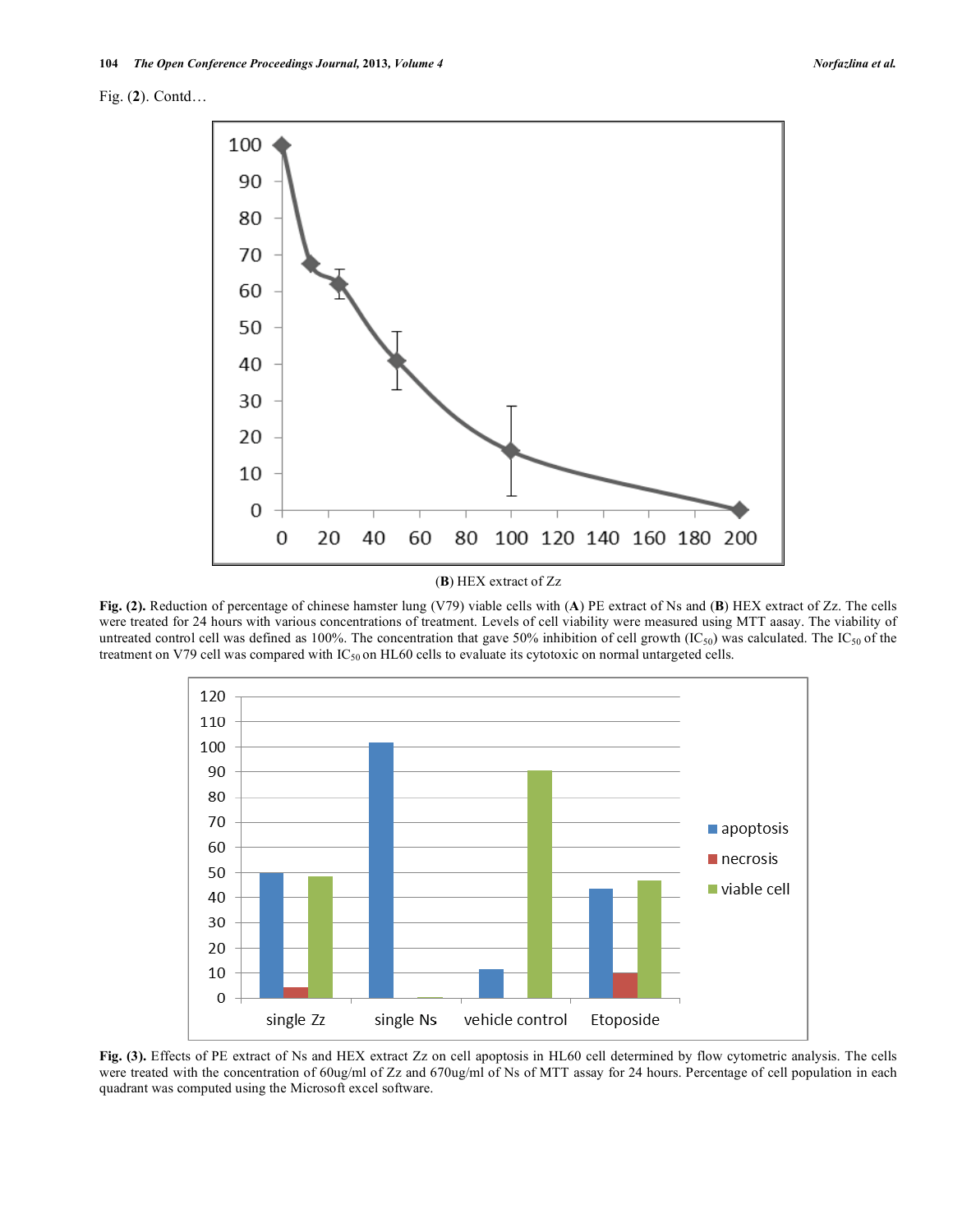

**Fig. (4).** Comparison of the effects of PE extract of Ns and HEX extract of Zz on the percentage of cell death in HL60 cell through MTT assay and VIT-C annexin-V flow cytometry analysis. The cells were treated with concentration of 60ug/ml of Zz and 670ug/ml of Ns for 24 hours.

Phytochemical screening by [23] revealed that aqueous extract of Ns contain alkaloids, flavonoids, tannins, steroids, reducing sugar, phenolic compounds and higher saponin content

Results from HPLC analysis showed that an aqueous extract does not contain thymoquinone which is cytotoxic component that present in Ns seed. On the other hand, hexane solvent is non-polar with polarity index 0 and ethanol is polar solvent with polarity index 5.2 [24]. Phytochemical investigation by [25] demonstrated the present of zerumbone, zerumbone epoxide, diferuloymethane, feruloylp-coumaroyl-metane, di-p-coumaroyl-methane sesquiterpenoids, flavonoids, aromatic compound and vanillin in ethanol extract of Zz. Furthermore, a study by [26] found that zerumbone and 6-methoxy-2E,9E-humuladien-8-one were the compounds in hexane extracts. Zerumbone is the cytotoxic material in the Zz rhizome.

Our research indicated that the higher concentration of test material, the lesser percentage of cell viability HL60 cells (Fig. **1**). This suggests an increase in the toxic effects of the test material.  $IC_{50}$  is concentration that can inhibit cell growth by 50% cell line. The smaller the  $IC_{50}$  of a compound the more toxic compound it was. Cytotoxic activity of PE extract of Ns is higher than aqueous extract. Research suggests that PE is one of non-polar solvents commonly used to attract lipid, wax, fat and resin [22]. Therefore, it is possible for thymoquinone largely attracted by solvent PE. The result obtained proved that the  $IC_{50}$  PE of Ns extracts have anticancer activity as reported by [27] who indicated that anticancer activity will present when the  $IC_{50}$  value is less than 1000ug/ml. For the test material of Zz, both HEX and ET extracts of Zz, could exert a strong dose dependent

cytotoxicity tu human myeloid leukemia (HL60) cells in vitro as assessed by the inhibitory effects in MTT assay. However, HEX extract showed a marginally higher activity than ethanolic extract at all concentration. It is because polarity hexane could attract more zerumbone as compared to ethanol which leads to more cytotoxic activity of hexane. Comparing the cytotoxic potential of these two plant species, Zz species showed more potent than Ns as anticancer of human myeloid leukemia (HL60) cells. This might be because of HL60 cells is more resistance to the activity of Ns species. These findings suggest that different solvent, cancer cell line, extraction method, and plant species will exhibit different cytotoxic effects. It is in agreement with the work by [28], who reported the cytotoxicity effects of aqueous extract of Ns on the other cells which is against HepG2 cells was 6mg/ml. Although our study showed that aqueous extracts on Ns is non-cytotoxic on HL60 cells, but the work by [29] revealed that aqueous extract of Ns was strong cytotoxic on a lot of cancer cells. The therapeutic value of any drug depends not only on its clinically efficacy, but also in its lack of toxic side-effects [30]. V79 cell is untargeted normal cell and derived from Chinese hamster lung. PE extract of Ns has potential as therapeutic anticancer because it has cytotoxic effects on HL60 and non toxic to normal cell V79. Previous research by [31] revealed that an increase in cytotoxicity effect of Ns is non toxic to normal cell, this found to be consistence with our studies. On the other hand, HEX extracts of Zz has cytotoxic effects on both HL60 and V79 cells. PLE extract of Zz showed toxic effects on normal V79 cells. These findings speculate that Ns and Zz might be targeting the different features that is present in several types of cells.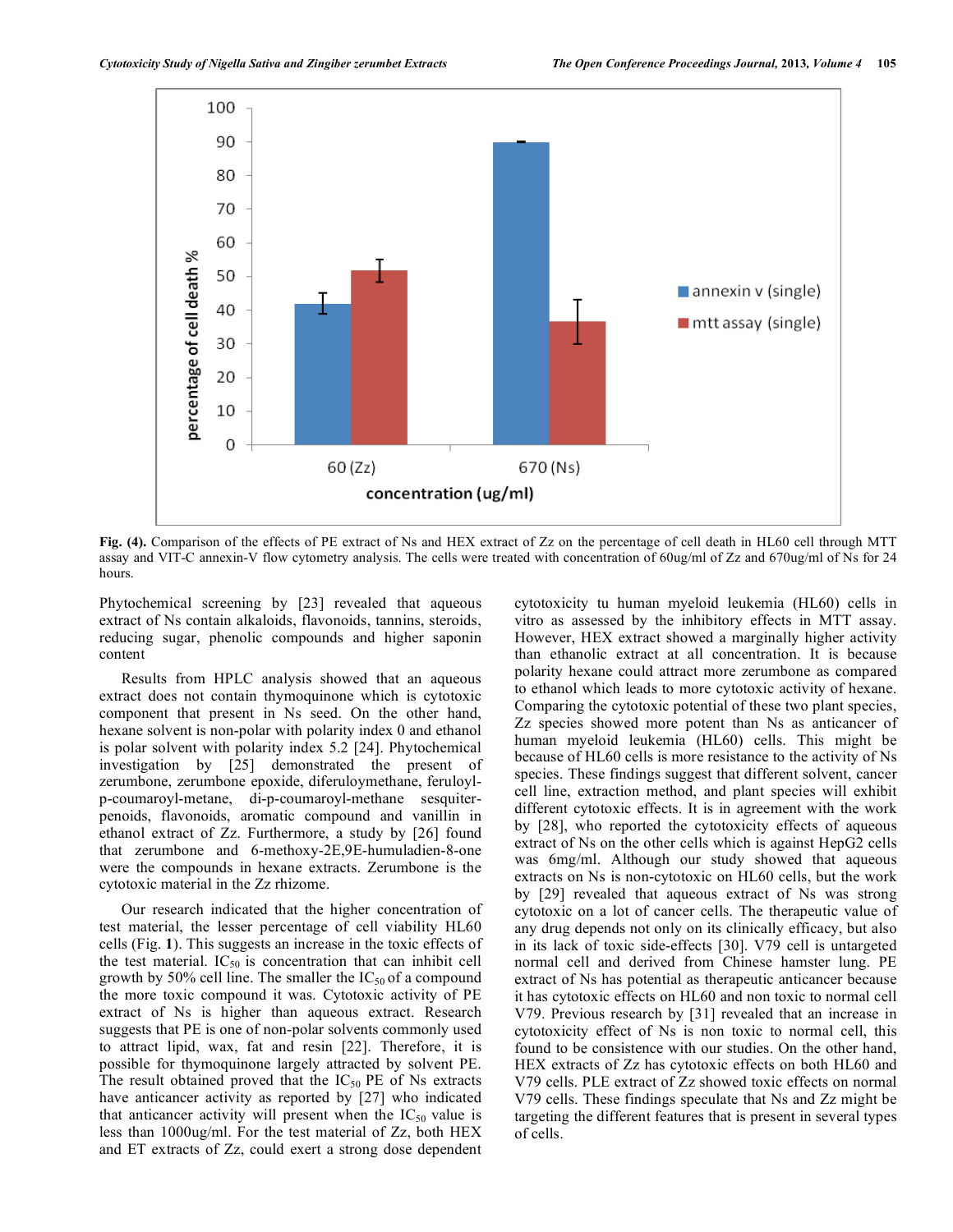Apoptosis is a crucial mode of cell death of cancer pathogenesis. Clinical treatments need apoptosis as an essential process in the pathogenesis of cancer [32]. In the mode of cell death analysis, Ns extracts effectively killed HL60 cells up to 90% in apoptosis form. In contrast, Zz extract caused both forms of cell death which are 50% apoptosis and 4% necrosis. Our data showed that Ns and Zz capable to enhance apoptosis as compared to etoposide and the percentage of apoptosis is higher compared to necrosis. This is consistent with a clinical use requirement as chemotherapeutic drugs should elicit apoptosis rather than necrosis [33]. The present study showed that Ns extract were more sensitive to HL60 cells in VITC annexin-V assay compared to MTT assay. In cell viability assay, 670ug/ml of Ns extract reduced 37% of cell viability in HL60 for 24 hour of treatment. In contrast, 90% of cell death was noticed in VITC annexin-V assay of 670ug/ml Ns treated for 24 hour. Therefore, the findings indicate that there are no significance correlation between MTT assay and VITC annexin-V which could be due to different parameters measured in each assay.

#### **CONCLUSION**

In conclusion, this study indicates that PE extract of Ns and HEX extract of Zz have shown cytotoxic effect on HL60 cells and triggers apoptotic cell death. PE extract of Ns is less effective as anti cancer therapeutic agents as compared to HEX extract Zz for human myeloid leukemia, however, they are able to prevents non-tumor tissues (V79) from sustaining chemotherapy-induced damage. Therefore, PLE extraction method has shown the potential to be developed as nutraceuticals for preventing the progression of leukemia cancer.

#### **CONFLICT OF INTEREST**

The authors confirm that this article content has no conflicts of interest.

# **ACKNOWLEDGEMENTS**

The authors which to thanks to Universiti Teknologi Mara (UiTM) for providing research grant. Likewise, the authors are greatful with UKM, Kuala Lumpur for their kind cooperation and for grant permission to utilised their Biocompatibility and Toxicology Laboratory at Faculty of Health Sciences, UKM.

#### **REFERENCES**

- [1] Vuorelaa, P.; Leinonenb, M.; Saikkuc, P.; Tammelaa, P.; Rauhad, J. P.; Wennberge, T. Natural products in the process of finding new drug candidates. *Curr. Med. Chem.,* **2004**, *11*, 1375-1389.
- [2] Amr, A.; Hala, G.M.; Matthias, O.; Regine, S.S. Overview of Major Classes of Plant-Derived Anticancer Drugs. *Int. J. Biomed. Sci.,* **2009***, 5*(1),1-11.
- [3] Burkill., H.I. A dictionary of the economic products of the Malay Peninsula. *Published on behalf of the Government of Malaysia & Singapore by the Ministry of Agricultural and co-operatives, K. L., Malaysia* **1923**, pp. 966-967.
- [4] Mohammad, A.R. Black Seed*, Nigella Sativa*, Deserves More Attention*. J Ayub Med Coll Abbottabad.* **2008***, 20*(2), 1-2
- [5] Ali, B.H.; Blunden, G. Pharmacological and toxicological properties of *Nigella sativa*. *Phytother. Res.,* **2003***, 17*, 299-305.
- [6] Arslan, S.O.; Gelir, E.; Armutcu, F.; Coskun, O.; Gurel, A.; Sayan, H.; Celik, I.L. The protective effect of thymoquinone on ethanolinduced acute gastric damage in the rat. *Nutr. Res.,* **2005***, 25*, 673- 680.
- [7] El-Najar., Chatili, M.; Moukadem, H.; Vourela, H.; Ocker, M.; Gandesiri, M.; Schneider, S.R.; Gali, M.H. Reactive oxygen species mediate thymoquinone induced apoptosis and activate ERK and JNK signaling. *Apoptosis*, **2010**, *15*, 183-195.
- [8] Torres, M.P.; Ponnusamy, M.P.; Chakraborty, S.; Smith, L.M.; Das, S.; Arafat, H.A.; Batra, S.K. Effects of thymoquinone in the expression of mucin 4in pancreatic cancer cells: implications for the development of novel cancer therapies. *Mol. Cancer Ther.,* **2010***,* 1535-7163.
- [9] Hassan, S.A.; Ahmed, W.A.; Galeb, F.M.; EL-Taweel, M.A.; Abu-Bedair, F.A. *In vitro* challenge using thymoquinone on hepatocellular carcinoma (Hepg2) cell line. *Irianian J. Pharm. Res*., **2008**, *7*(4). 283-290.
- [10] Al-Zubairi, Adel, S.; Ahmad, B.A.; Mohammed, Y.; Siddig, I.A.; Manal, M.E.; Syam, M. *In vivo* and *In vitro* Genotoxic Effects of Zerumbone. *Caryologia,* **2010**, *63*, 11-17.
- [11] Perry, L.M. Medicinal plants of East and Southeast Asia. *MITPress Camb. Mass USA.* **1980***,* p. 436.
- [12] Tillar, M. The Indonesian traditional beauty with Indonesian herbs. *FAPA Congres (Ladies Programme), Denpasar, Bali, Indonesia*. **1988**, pp. 315-326.
- [13] Kinghorn, A.D.; Fransworth, N.R.; Soejarto, D.D.; Cordell, G.A.; Pezzuto, J.M.; Udeani, G.O.; Wani, M.C.; Wall, M.E.; Navarro, H.A.; Kramer, R.A.; Menendez, A.T.; Fairchild, C.R.; Lane, K.E.; Forenza, S.; Vyas, D.M.; Lams, K.S.; Shu, Y.Z. Novel strategies for the discovery of plant-derived anticancer agents. *Pure Appl. Chem.,***1997***, 71*(9), 1611-1618
- [14] Koshimizu, K.; Ohigashi, H.; Tokuda, H.; Kondo, A.; Yamaguchi, K. Screening of edible plants against antitumor promoting activity. *Cancer Lett.,* **1988***,* 39, 247-57.
- [15] Noorashikin, M.D.; Saleh, M. M. Sanagi comparison of pressurized liquid extraction with soxhlet extraction in the determination of polycyclic aromatic hydrocarbons in soil. *Malay J. Anal. Sci.,* **2009***, 13*( 1)*,* 141-145.
- [16] Valizadeh, N.; Zakeri, H.R..; Amin, asnafi, G.; Shafiee, A.; Sarkhail P.; Heshmat, R..; Sereshti, H.; Larijani, B. Impact of Black seed (*Nigella sativa*) extract on bone turnover markers in postmenopausal women with osteoporosis. *DARU. J. Pharm. Sci.,* **2009***, 17*, 20-25.
- [17] Faujan, N.H.; Alitheen, N.B.; Yeap, S.K.; Ali, A.M.; Muhajir, A.H.; Ahmad, F.B.H. Myeloid leukemia (HL-60) cell line. *Afr. J. Biotechnol*., **2010** , *9*(38), 6387-6396.
- [18] Bhuvan, p.; Raval, Taxal, G.; Shah, Jignesh, D.; Patell, Bhavik, A.; Patel1, Rajesh, K.; Patel1, Maulik, P.; Suthar. Potent anticancer activity of *Nigella Sativa* seeds. *Arch. Appl. Sci. Res.,* **2010***, 2* (1), 52-56.
- [19] Neuzil, J.; Weber, T.; Gellert, N.; Weber, C. Selective cancer cell killing by 〈-tocopheryl succinate. *Br. J. Cancer,* **2000**, *84*(1), 87-89.
- [20] Noorashikin, M.d.; Saleh, M. Marsin. Sanagi comparison of pressurized liquid extraction with soxhlet extraction in the determination of polycyclic aromatic hydrocarbons in soil. *The Malaysian. J. Anal. Sci.,* **2009***, 13*(1): 141-14.
- [21] Harbone, J.B Metode Fitokimia: Penuntun Cara Modern Menganalisis Tumbuhan, ITB, Bandung. **1989**.
- [22] Dinasari, E. Identifikasi Senyawa Metabolit Sekunder dari Ekstrak Bunga Kecombrang (*Nicolia speciosa Horan*) dan Uji Toksisitasnya dengan metode Brine Shrimp Test, Skripsi. *Fakultas Sains dan Teknik jurusan MIPA Prodi Kimia Universitas Jenderal Soedirman Purwokerto*. **2009**, p. *17.*
- [23] Sameera, R.S.; Ira, T.; Prasanna, B.G.; Dilip, D.S.; Kamani, H.T. A comparison of the cytotoxic potential of standardized aqueous and ethanolic extracts of a polyherbal mixture comprised of *Nigella sativa* (seeds), *Hemidesmus indicus* (roots) and *Smilax glabra* (rhizome). *Pharmacog. Res*., **2010**, *2*(6), 335-342.
- [24] Wahida, A.F. Extraction of *Zingiber zerumbet (l) smith* oil by using soxhlet extarction method*. Faculty of Chemical & Natural Resources Engineering Universiti Malaysia Pahang*, *2010*, 1-32.
- [25] Golam, K.; Rowshanul, H.; Farjana, N.; Tanzima, Y.; Mohammad, A. R.; Mukhlesur, R..; Simon, G. Zederone from the rhizomes of *Zingiber zerumbet* and its antistaphylococcal Activity. *Boletín Latinoamericano y del Caribe de Plantas Medicinales Aromáticas,* **2010***, 9*(1), 63-68.
- [26] Chung, I.M.; Kim, M.Y.; Park, W.H.; Moon, N.I. Histone deacetylase inhibitors from the rhizomes of *Zingiber zerumbet*. *Pharmazie,* **2008**, *63*(10), 774-6.